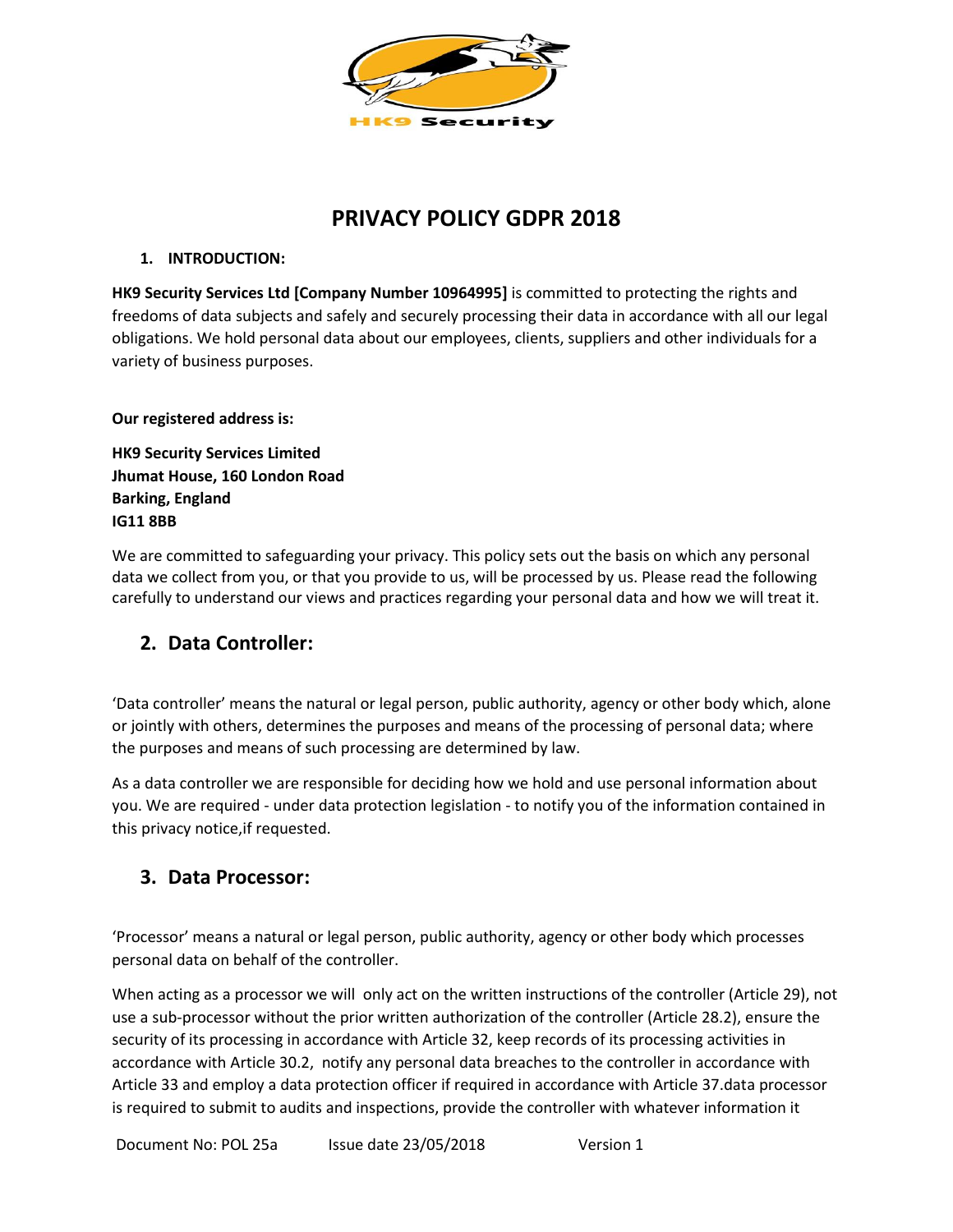

needs to ensure that they are both meeting their Article 28 obligations, and tell the controller immediately if it is asked to do something infringing the GDPR or other data protection law of the EU or a member state.

### **4. WHERE WE STORE YOUR PERSONAL DATA:**

We store all your personal details on a secure server, within the EU. Such staff may be engaged in, among other things, the processing of your payment details and the provision of support services. By submitting your personal data, you agree to this transfer, storing or processing. We will take all steps reasonably necessary to ensure that your data is treated securely and in accordance with this privacy policy.

All information you provide to us is stored on our secure servers. Any payment transactions will be encrypted. Where we have given you (or where you have chosen) a password which enables you to access certain parts of our site, you are responsible for keeping this password confidential. We ask you not to share a password with anyone.

Unfortunately, the transmission of information via the internet is not completely secure. Although we will do our best to protect your personal data, we cannot guarantee the security of your data transmitted to our site; any transmission is at your own risk. Once we have received your information, we will use strict procedures and security features to try to prevent unauthorised access.

### **5. WHAT INFORMATION DO WE COLLECT ?**

#### **a. Manned Guarding Contracts**

To effectively monitor our activities, as Service Providers under the regulation of SIA, it is a requirement for us to provide the SIA or their UKAS accredited assessors with all relevant Client information to enable us to comply with their rules.

#### **b. Employees**

Regarding our Employees information regarding your personal details, employment history, next-of-kin, education, medical status and those criteria regarding statutory and regulatory obligations will be maintained securely on individual personnel files held on our secure server, under the conditions as detailed in the HK9 Security Data Protection Policy.

#### **c. OUR PROCEDURES**

Fair and lawful processing. We must process personal data fairly and lawfully in accordance with individuals' rights under the first Principle. This generally means that we should not process personal data unless the individual whose details we are processing has consented to this happening.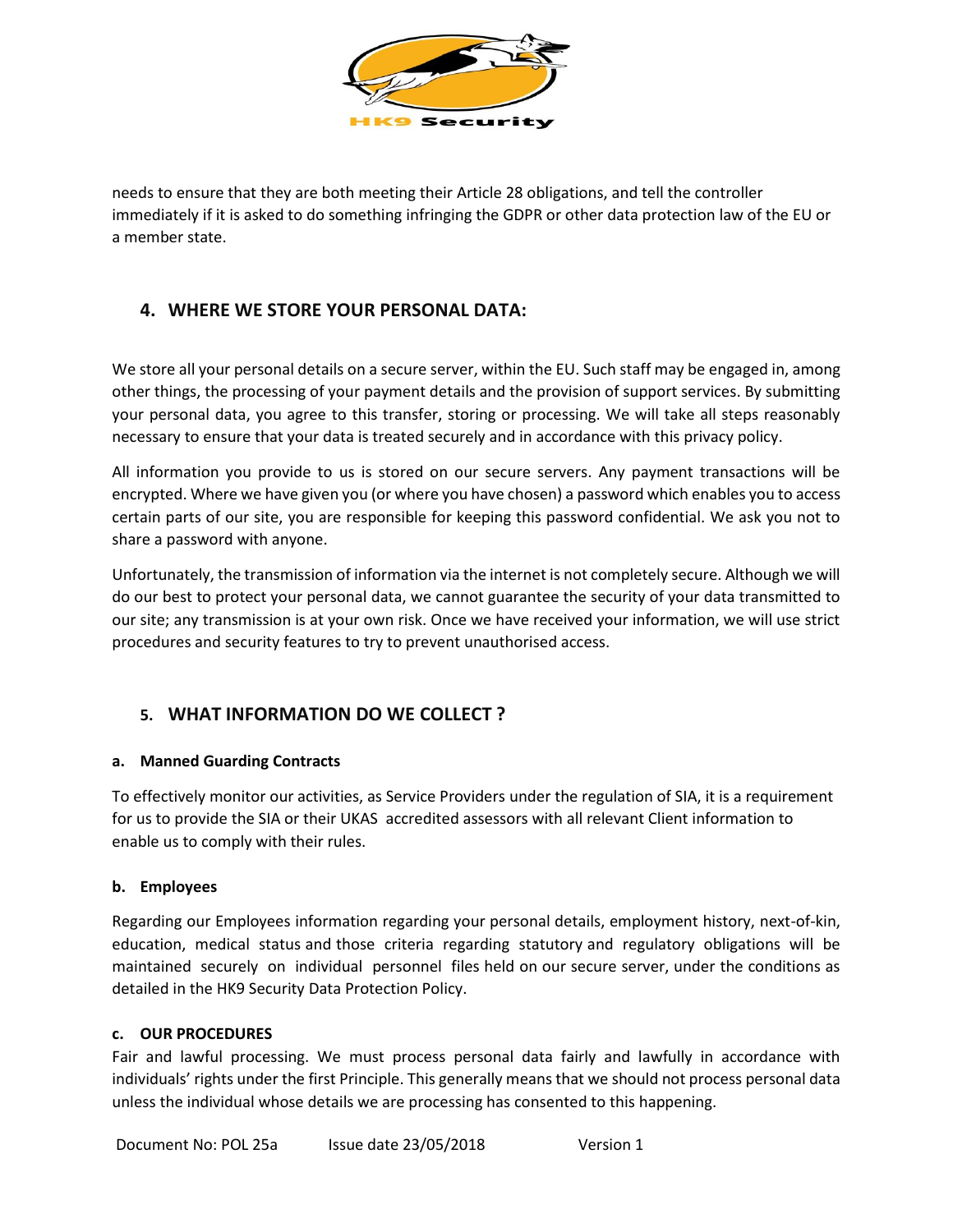

If we cannot apply a lawful basis (explained below), our processing does not conform to the first principle and will be unlawful. Data subjects have the right to have any data unlawfully processed erased.

### **6. Special Categories of Personal Data:**

Special categories of data include information about an individual's racial or ethnic origin, political opinions, religious or similar beliefs, trade union membership (or non-membership), physical or mental health or condition, criminal offences, or related proceedings, and genetic and biometric information any use of special categories of personal data should be strictly controlled in accordance with this policy.

### **7. THE PURPOSES FOR WHICH PERSONAL DATA MAY BE USED BY US:**

Personnel, administrative, financial, regulatory, payroll and business development purposes.

- Business purposes including Compliance with our legal, regulatory and corporate governance obligations and good practice
- Gathering information as part of investigations by regulatory bodies or in connection with legal proceedings or requests
- Ensuring business policies are adhered to (such as policies covering email and internet use)
- Operational reasons, such as recording transactions, training and quality control, ensuring the confidentiality of commercially sensitive information, security vetting, credit scoring and checking
- Investigating complaints
- Checking references, ensuring safe working practices, monitoring and managing staff access to systems and facilities and staff absences, administration and assessments
- Monitoring staff conduct, disciplinary matters
- Marketing our business
- Improving services

### **8. HOW LONG DO WE USE YOUR PERSONAL DATA FOR?**

We only keep your personal data for as long as is necessary to fulfil the purposes we collected it for, including for the purposes of satisfying any legal, accounting or reporting requirements. To determine the appropriate retention period for personal data, we consider the amount, nature and sensitivity of the personal data, the potential risk of harm from unauthorised use or disclosure of your personal data, the purposes for which we process your personal data - and whether we can achieve those purposes through other means - and the applicable legal requirements.

### **9. HOW SECURE IS YOUR DATA?**

We have put in place appropriate security measures to prevent your personal information from being accidentally lost, used or accessed in an unauthorised way, altered or disclosed. In addition, we limit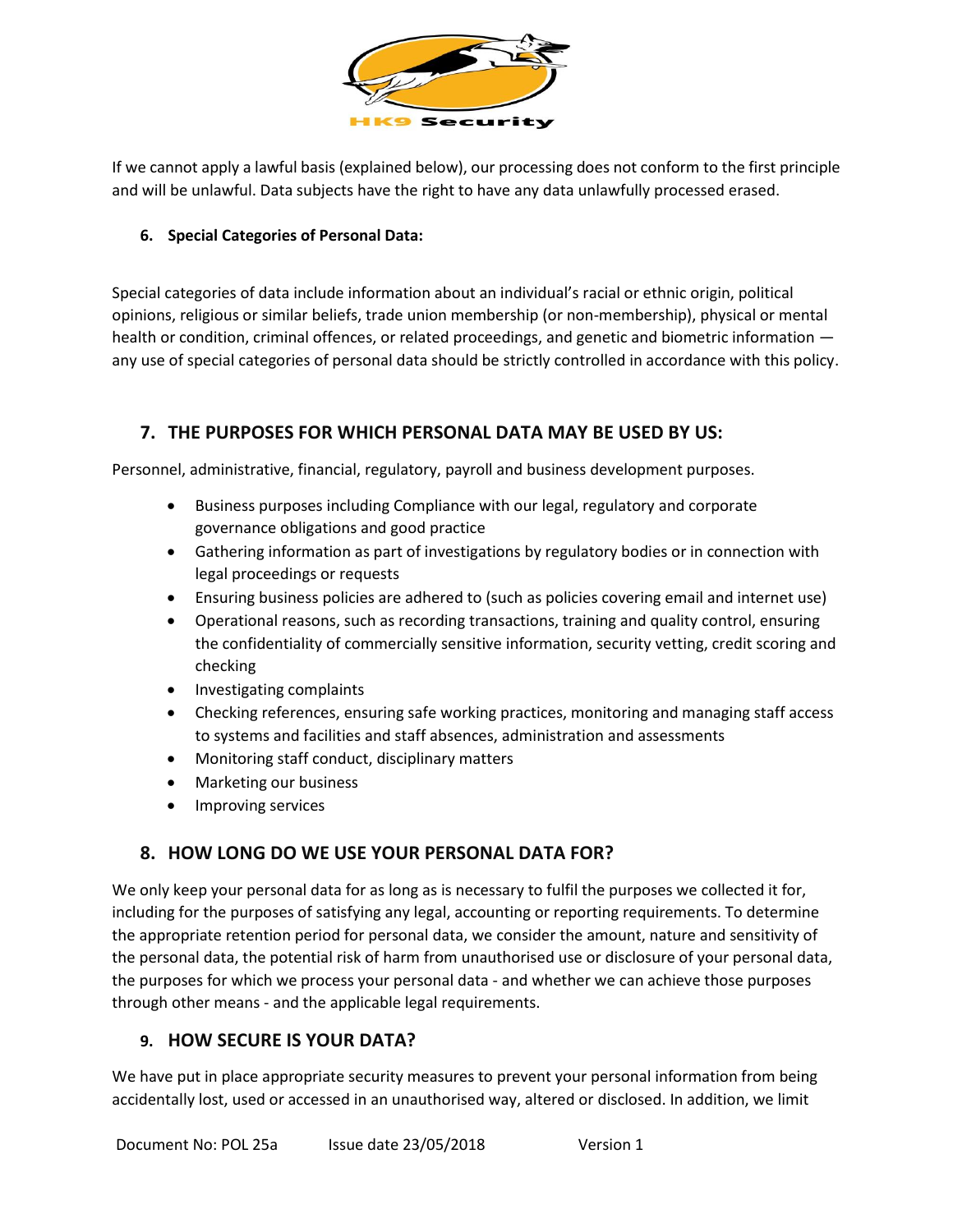

access to your personal information to those employees, agents, contractors and other third parties who have a business need to know. They will only process your personal information on our instructions and they are subject to a duty of confidentiality. We have put in place procedures to deal with any suspected data security breach and will notify you and any applicable regulator of a suspected breach where we are legally required to do so.

### **10.YOUR RIGHTS:**

- i. Right to be informed of what, why, for how long and how your data will be used.
- ii. 2. The right of access:

We have processes in place to ensure that we respond to a subject access request without undue delay without fee in most cases and within one month of receipt in a concise, transparent, intelligible and easily accessible form, using clear and plain language.

iii. 3. The right to rectification:

Done within 28 working days or at maximum 2 months more if there is a complication.

iv. 4. The right to erasure:

The right to erasure is also known as 'the right to be forgotten'. Individuals can make a request for erasure verbally or in writing

We have processes in place to ensure that we respond to a request for erasure without undue delay and within one month of receipt.

v. 5. The right to restrict processing:

This enables you to ask us to suspend the processing of personal information about you, for example if you want us to establish its accuracy or the reason for processing it. We act upon the request without undue delay and at the latest within one month of receipt.

- vi. 6. The right to data portability
- vii. 7. The right to object:

If you have any problems with the way that we are handling your personal data, you should contact the Information Commissioner's Officer [ICO]. The ICO can be contacted by telephone on 0303 123 113 - Monday to Friday, between 9am and 5pm - or by email at casework@ico.org.uk. You can also visit the ICO's website by following this link: <https://ico.org.uk/>

If you want to review, verify, correct or request erasure of your personal information, object to the processing of your personal data, please write to us at:

#### **HK9 Security Services Limited**

Jhumat House, 160 London Road, Barking, England, IG11 8BB or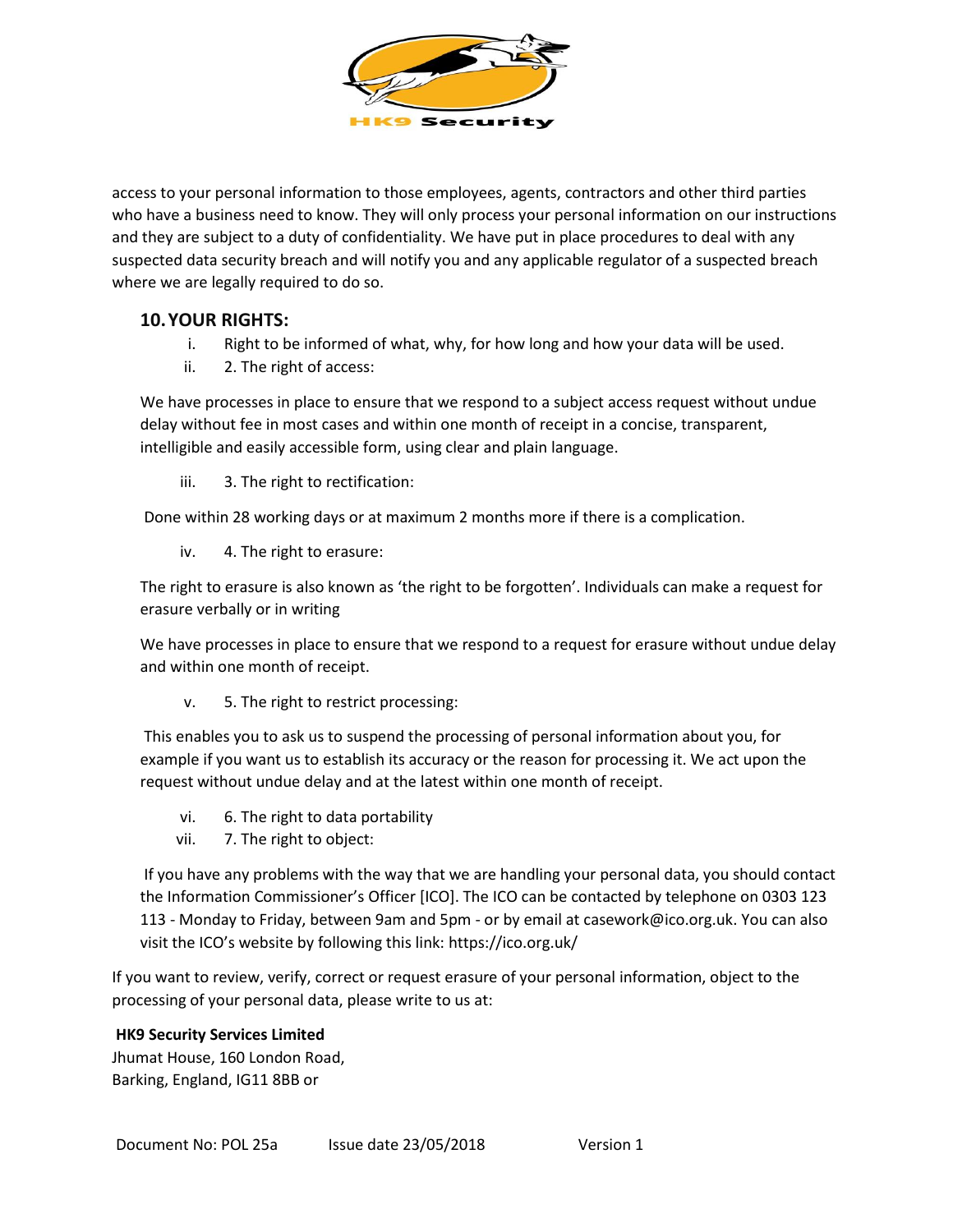

email us a[t dataprotection@hk9security.com](mailto:dataprotection@hk9security.com)

You will not have to pay a fee to access your personal information [or to exercise any of the other rights]. However, we may charge a reasonable fee if your request for access is clearly unfounded or excessive. Alternatively, we may refuse to comply with the request in such circumstances.

### **11.CHANGES TO OUR PRIVACY POLICY:**

We keep our privacy policy under regular review and any updates are posted on our site. This privacy policy was last updated on May 23, 2018 to comply with the new GDPR regulations.

### **12.ACCOUNTABILITY:**

We are responsible for keeping a written record of how all the data processing activities we are responsible for comply with each of the Principles. This must be kept up to date and must be approved by the DPO.

We have implemented technical and organizational measures to ensure, and demonstrate, compliance with the GDPR which are reviewed and updated as necessary.

As Controllers we are liable for compliance with the GDPR and only appoint processors who can provide 'sufficient guarantees' that the requirements of the GDPR will be met and the rights of data subjects protected.

#### **13.OUR RESPONSIBILITIES**

- Analysing and documenting the type of personal data we hold
- Checking procedures to ensure they cover all the rights of the individual
- Identify the lawful basis for processing data
- Ensuring consent procedures are lawful
- Implementing and reviewing procedures to detect, report and investigate personal data breaches
- Store data in safe and secure ways
- Assess the risk that could be posed to individual rights and freedoms should data be compromised

#### **14. YOUR RESPONSIBILITIES**

- Fully understand your data protection obligations
- Check that any data processing activities you are dealing with comply with our policy and are justified
- Do not use data in any unlawful way
- Do not store data incorrectly, be careless with it or otherwise cause us to breach data protection laws and our policies through your actions